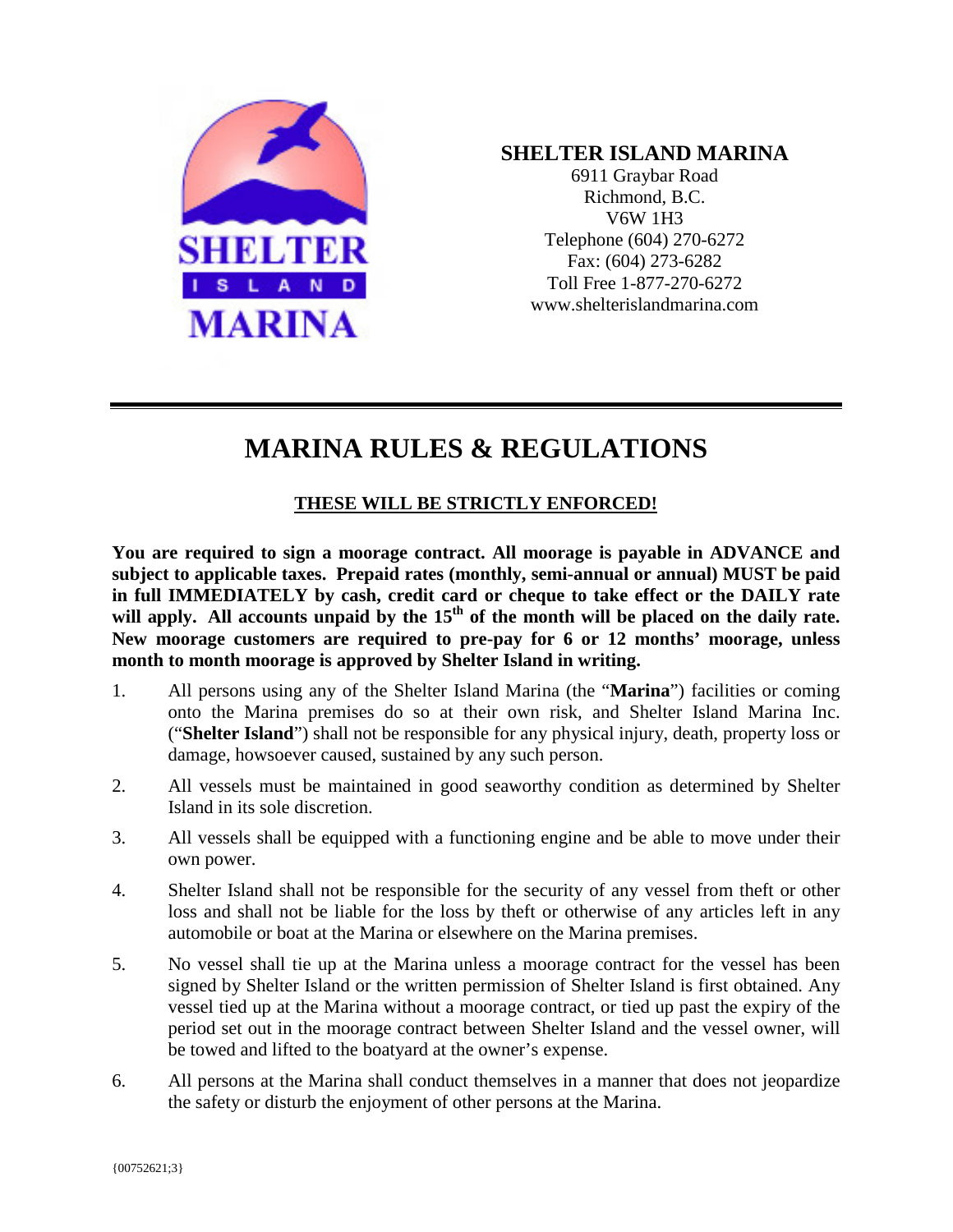- 7. All vessels approaching, using or leaving Shelter Island's floats or moorings shall do so in a cautious and seaman-like manner, so as not to roll up swell or do damage to the Marina or to other vessels. The speed of any vessel at the Marina is not to exceed 5 miles per hour.
- 8. The owner of a vessel is responsible for the safe mooring of the vessel and shall furnish and maintain all necessary safety lines and chafing gear for the vessel. The chafing gear shall be attached to the vessel only and not to the Marina floats. The owner shall not foul any berth or access thereto other than with its own mooring lines or chafing gear.
- 9. Shelter Island reserves the right to rearrange the position or change the location of any vessel at the Marina, without notice and at the sole risk of the owner of that vessel.
- 10. No vessel moored at Shelter Island's floats or anchored in the Marina basin shall at any time be used as living quarters or a residence or otherwise for residential accommodation.
- 11. No reflective-type electric heater or flame-type heater or oil burner shall be operated on any vessel at the Marina unless the owner of that vessel or someone designated by the owner is present on board during the operation of the unit and the unit is properly approved by the CSA or a comparable agency and is properly supervised at all time when in operation.
- 12. The storage of inflammable liquids, oily rags, etc. is prohibited on Marina floats or premises. Owners may carry out only minor repairs at the floats. No litter shall be thrown overboard or left at the Marina. All refuse shall be placed in the containers provided for that purpose.
- 13. No toilets, sinks, bilges, or petroleum products shall be pumped while vessels are in the Marina basin. The use of vacuum-type siphons for pumping out boats in the Marina basin is prohibited.
- 14. Vessel owners requiring electrical service must apply to a duly authorized agent of Shelter Island. Upon approval by Shelter Island, the owner must use a CSA or UL approved power cord suitable for the power demand required. The owner shall not alter the cord in any manner and must maintain it in a good and safe condition.
- 15. Water may be supplied free of charge provided it is not used wastefully. Shelter Island reserves the right, at its discretion, to discontinue supply or to charge an owner if the owner uses water in a wasteful fashion.
- 16. Additional fees are charged for above-average garbage usage, water consumption, and for access to showers, laundry and mail collection, among other things ("**Additional/Excess Services**"). Rates for Additional/Excess Services are available at the Marina Office. Vessel owners are required to notify Management if they use or require any Additional/Excess Services. Shelter Island, in its sole discretion, may monitor use and determine a vessel owner to be using or requiring Additional/Excess Services and the owner will be charged accordingly without prior notice. Without limiting the foregoing, vessel owners occupying their vessel more than three nights per week will be deemed by Shelter Island to be using or requiring Additional/Excess Services and will be charged accordingly without notice. Shelter Island may change the rates for Additional/Excess Services at any time in its sole and absolute discretion, but will provide written notice of material changes. Posting an updated fee or rate schedule at the Marina office shall constitute effective written notice to a vessel owner.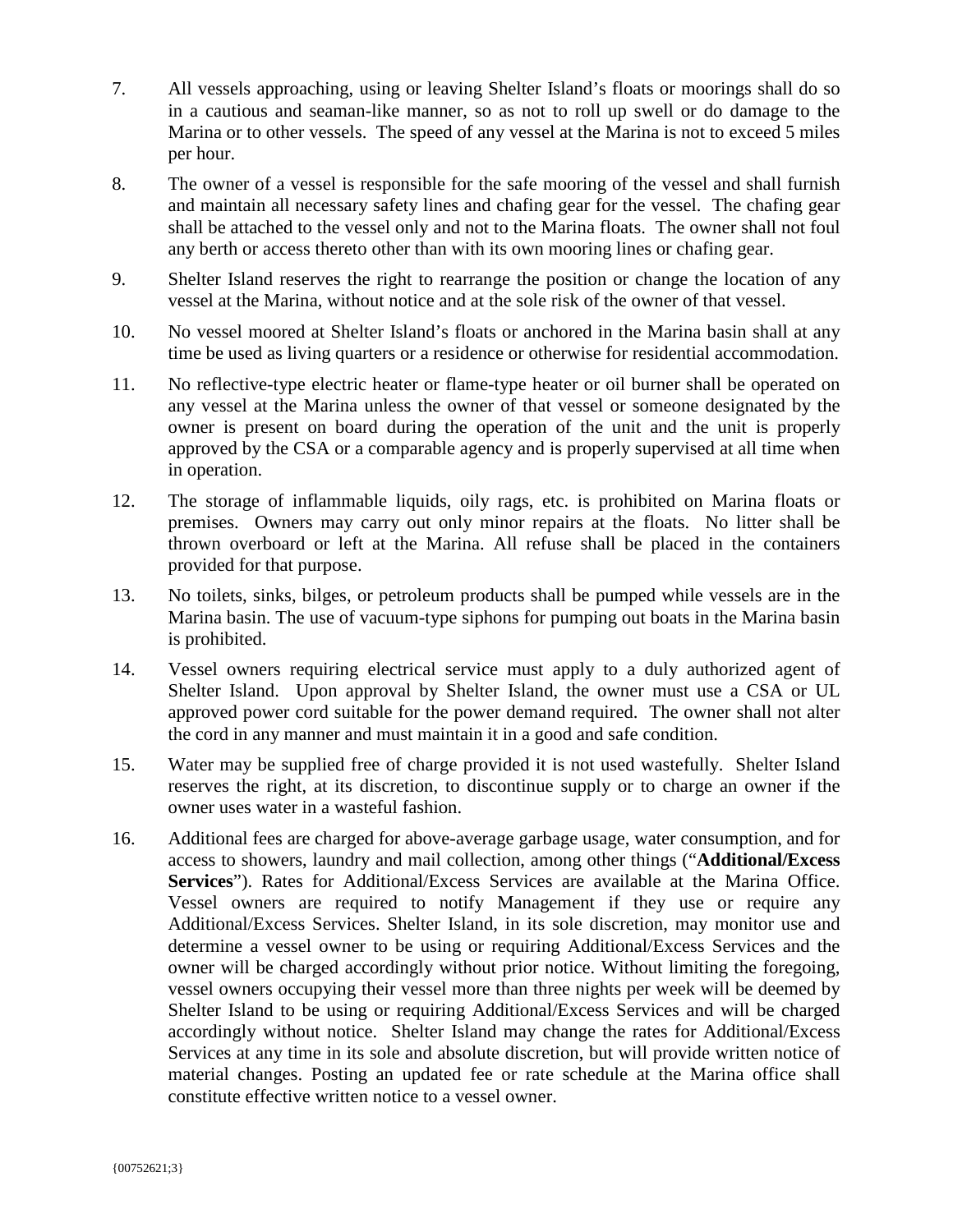- 17. Every vessel at the Marina shall be clearly marked with the registration number as required by law.
- 18. Every dinghy at the Marina shall be clearly marked with the registration number or name of its vessel or the name of its owner. No dinghy shall be left on Shelter Island's floats or wings. Boats over 8' in length cannot be considered as dinghies.
- 19. No automobile shall be left at wharf approaches, driveways or loading zones, or be an obstruction to the operation of the Marina in any way. Any such automobile may be towed away at its owner's expense.
- 20. Children under the age of 14 years are not permitted on Shelter Island's floats unless accompanied by an adult, and such children shall wear life jackets while on Shelter Island's floats.
- 21. No pet is allowed on the Marina premises unless it is on a leash. No pets are permitted on boats in moorage unless leashed and with the owner present at all times. The boat owner shall ensure that any pet is leashed and controlled, and shall clean up after any pet. Boat owners are solely responsible for pets and pets' actions, and Shelter Island is not liable for any damage or injury caused by pets at the Marina.
- 22. Owners who have a vessel listed for sale and moored at the Marina must accompany all vessel brokers, salesmen and prospective purchasers to and from the vessel.
- 23. The owner of a vessel is solely responsible for regularly checking the vessel, especially during and after heavy winds, snow or rain. Removal of snow or ice from the vessel and the pumping out of the vessel is the responsibility of the owner.
- 24. Moorage rates are calculated based on the greater of the slip OR vessel length overall including bow sprit, bow pulpit and/or bracket, swim platform, dinghy and other accessories attached to the vessel.
- 25. All vessels must have approved holdings tanks, at Management's discretion.
- 26. Hydro is metered at the rate of \$0.10 per kilowatt. Also there is a minimum charge of \$4.90 (plus HST) per month. Hydro meter use is the boat owner's sole responsibility.
- 27. Without limiting paragraph 16 above, there is a one time hook-up fee of \$200.00 for new customers, to access water, power, phone, and cable. No exceptions.
- 28. Tarps must be pre-approved by the Management. No exceptions.
- 29. Construction is not permitted on vessel while in moorage. Light interior maintenance is allowed at the discretion of Management.
- 30. Dock box or any other method of storage must be pre-approved by the Management.
- 31. Under no circumstances are containers for fuel of any kind or batteries to be stored on the docks. Please see Marina Office for availability and costs of storage areas.
- 32. If departing the Marina for more than one week a sail plan must be completed at the Marina Office. The power meter will be removed upon request.
- 33. No direct subletting of space is permitted in the Marina; it must go through the Marina Office. Please enquire at the Marina Office regarding Subletting Procedures.
- 34. Customers leaving their cars on Marina property unused for over one month must park in our north parking lot. A long term parking application must be completed in the Marina